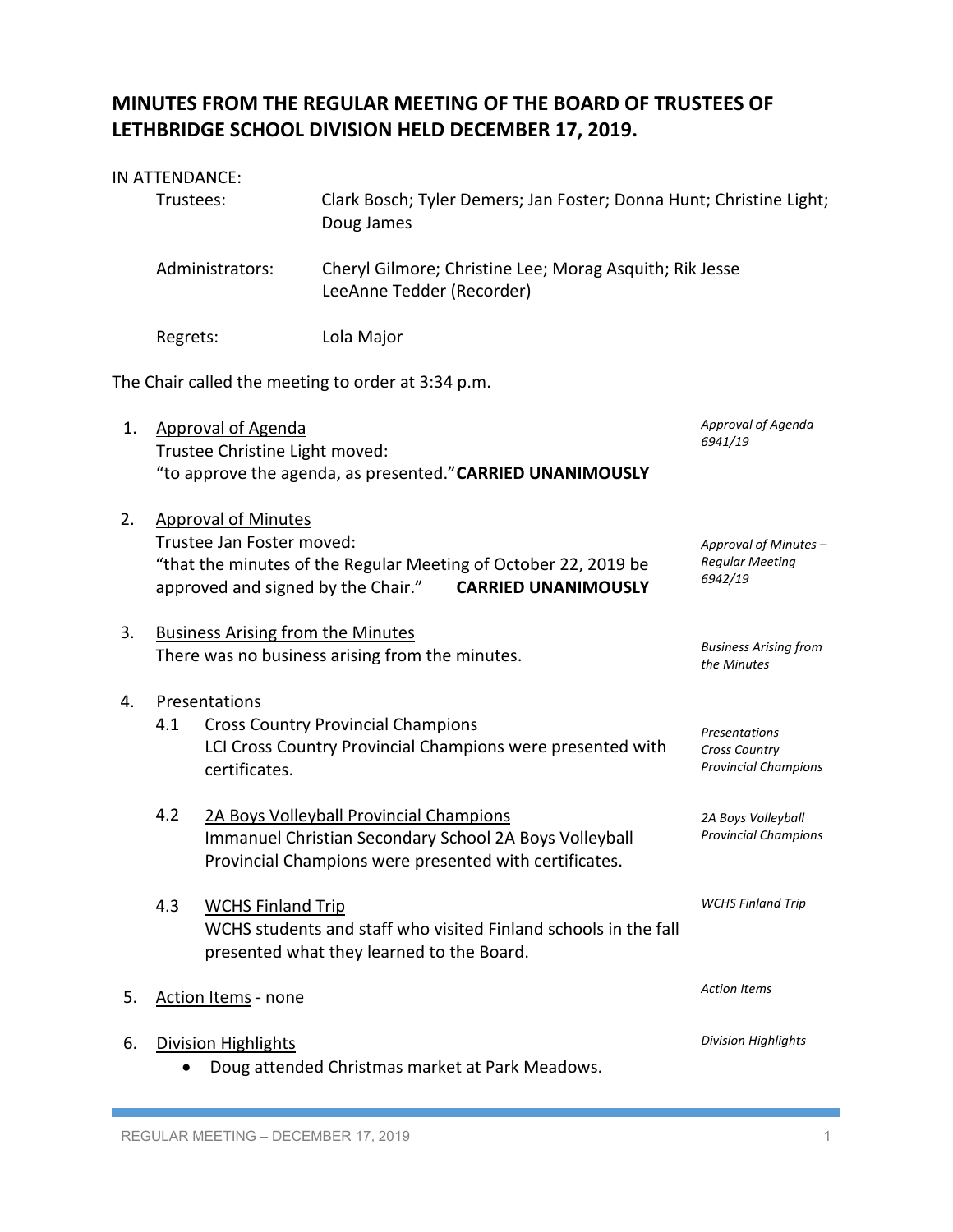|    | ٠<br>٠<br>٠       | Donna attended the Lakie concert, Christmas concerts, and<br>Team Lethbridge wrap-up.<br>Jan attended the ATA Christmas dinner, attended Christmas<br>concerts, and the Munsch play at Chinook.<br>Christine Light attended Breakfast with the Board at Lakie,<br>Seussical the Musical at LCI, delivered chai latte to all front<br>office ladies at her schools, and the Paterson Christmas<br>concert.<br>Clark attended Christmas concerts and offered kudos to staff. |                                                                   |
|----|-------------------|----------------------------------------------------------------------------------------------------------------------------------------------------------------------------------------------------------------------------------------------------------------------------------------------------------------------------------------------------------------------------------------------------------------------------------------------------------------------------|-------------------------------------------------------------------|
| 7. | Information Items | Information Items                                                                                                                                                                                                                                                                                                                                                                                                                                                          |                                                                   |
|    |                   | 7.1 Board Chair Report                                                                                                                                                                                                                                                                                                                                                                                                                                                     |                                                                   |
|    |                   | 7.1.1 Board Donations in Lieu of Christmas Treats<br>Board donations in lieu of Christmas treats list of<br>charitable organizations was included in the agenda.                                                                                                                                                                                                                                                                                                           | Donations in Lieu of<br><b>Christmas Treats</b>                   |
|    |                   | 7.1.2 Breakfast with the Board<br>Breakfast with the Board will be held LCI on Wednesday,<br>January 8, 2020 at 7:30 a.m.                                                                                                                                                                                                                                                                                                                                                  | Breakfast with the<br>Board                                       |
|    | 7.2.1             | 7.2 Associate Superintendent Reports<br><b>Business Affairs</b><br>Associate Superintendent Christine Lee provided a<br>written Business Affairs report.                                                                                                                                                                                                                                                                                                                   | Associate<br>Superintendent<br>Reports<br><b>Business Affairs</b> |
|    | 7.2.2             | <b>Human Resources</b><br>Associate Superintendent Rik Jesse provided a written<br>Human Resources report.                                                                                                                                                                                                                                                                                                                                                                 | Human Resources                                                   |
|    | 7.2.3             | <b>Instructional Services</b><br>Associate Superintendent Morag Asquith provided a<br>written Instructional Services report.                                                                                                                                                                                                                                                                                                                                               | <b>Instructional Services</b>                                     |
|    |                   | 7.3 Superintendent Reports                                                                                                                                                                                                                                                                                                                                                                                                                                                 |                                                                   |
|    | 7.3.1             | <b>Board Priorities</b><br>2019-20 Division Priorities report of actions was shared.                                                                                                                                                                                                                                                                                                                                                                                       | Superintendent Report<br><b>Board Priorities</b>                  |
|    | 7.3.2             | <b>Acknowledgements of Excellence</b><br>Student and staff acknowledgements of excellence were<br>shared with the Board. Board members were<br>encouraged to congratulate the students and staff when<br>visiting schools.                                                                                                                                                                                                                                                 | Acknowledgements of<br>Excellence                                 |